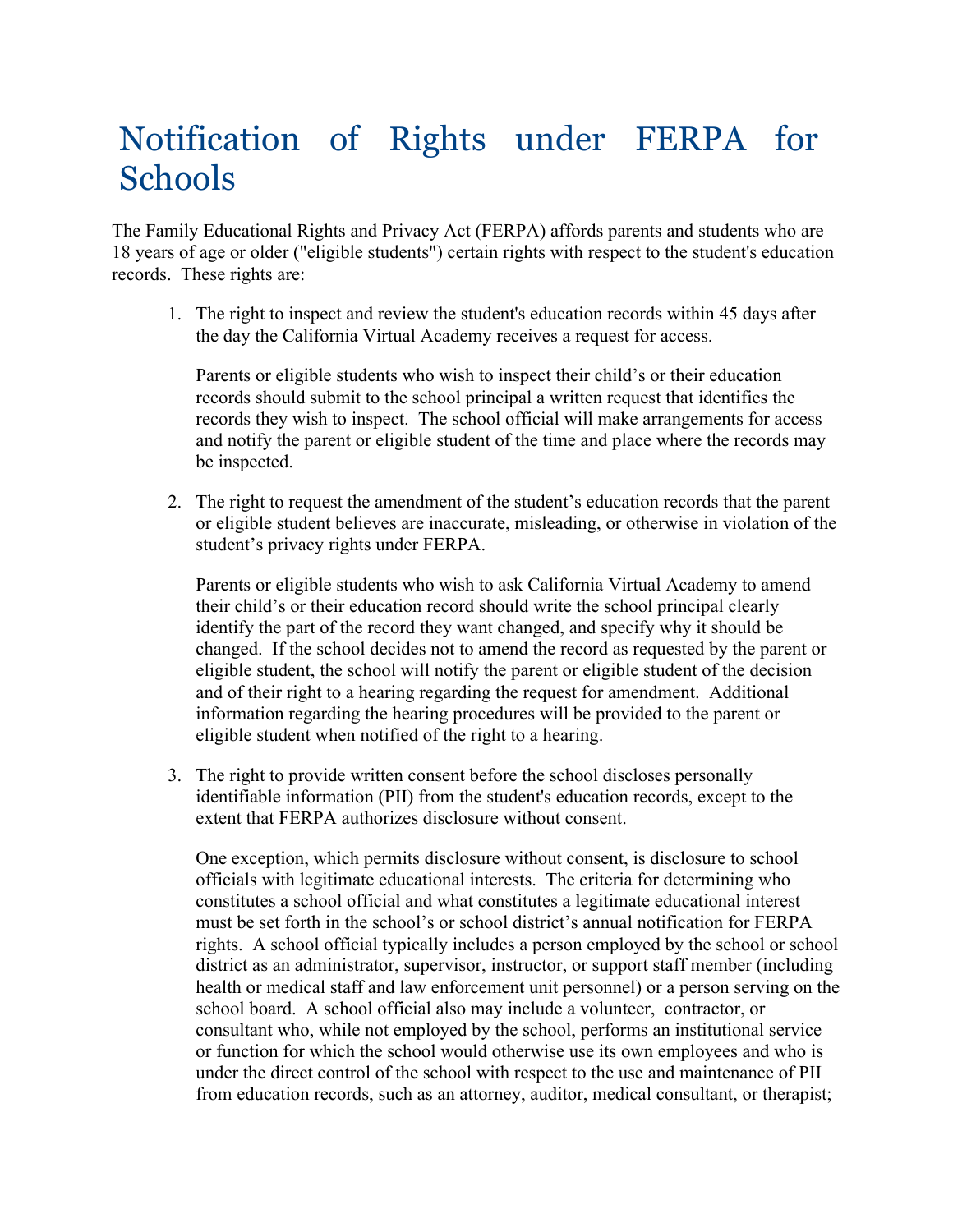a parent or student volunteering to serve on an official committee, such as a disciplinary or grievance committee; or a parent, student, or other volunteer assisting another school official in performing his or her tasks. A school official typically has a legitimate educational interest if the official needs to review an education record in order to fulfill his or her professional responsibility.

Upon request, the school discloses education records without consent to officials of another school or school district in which a student seeks or intends to enroll, or is already enrolled if the disclosure is for purposes of the student's enrollment or transfer.

4. The right to file a complaint with the U.S. Department of Education concerning alleged failures by the California Virtual Academy to comply with the requirements of FERPA. The name and address of the Office that administers FERPA are:

> Student Privacy Policy Office U.S. Department of Education 400 Maryland Avenue, SW Washington, DC 20202

See the list below of the disclosures that elementary and secondary schools may make without consent.

FERPA permits the disclosure of PII from students' education records, without consent of the parent or eligible student, if the disclosure meets certain conditions found in § 99.31 of the FERPA regulations. Except for disclosures to school officials, disclosures related to some judicial orders or lawfully issued subpoenas, disclosures of directory information, and disclosures to the parent or eligible student, § 99.32 of the FERPA regulations requires the school to record the disclosure. Parents and eligible students have a right to inspect and review the record of disclosures. A school may disclose PII from the education records of a student without obtaining prior written consent of the parents or the eligible student –

- To other school officials, including teachers, within the educational agency or institution whom the school has determined to have legitimate educational interests. This includes contractors, consultants, volunteers, or other parties to whom the school has outsourced institutional services or functions, provided that the conditions listed in § 99.31(a)(1)(i)(B)(*l*) - (a)(1)(i)(B)(3) are met. (§ 99.31(a)(1))
- To officials of another school, school system, or institution of postsecondary education where the student seeks or intends to enroll, or where the student is already enrolled if the disclosure is for purposes related to the student's enrollment or transfer, subject to the requirements of  $\S 99.34.$  ( $\S 99.31(a)(2)$ )
- To authorized representatives of the U. S. Comptroller General, the U. S. Attorney General, the U.S. Secretary of Education, or State and local educational authorities, such as the State educational agency (SEA) in the parent or eligible student's State. Disclosures under this provision may be made, subject to the requirements of § 99.35,